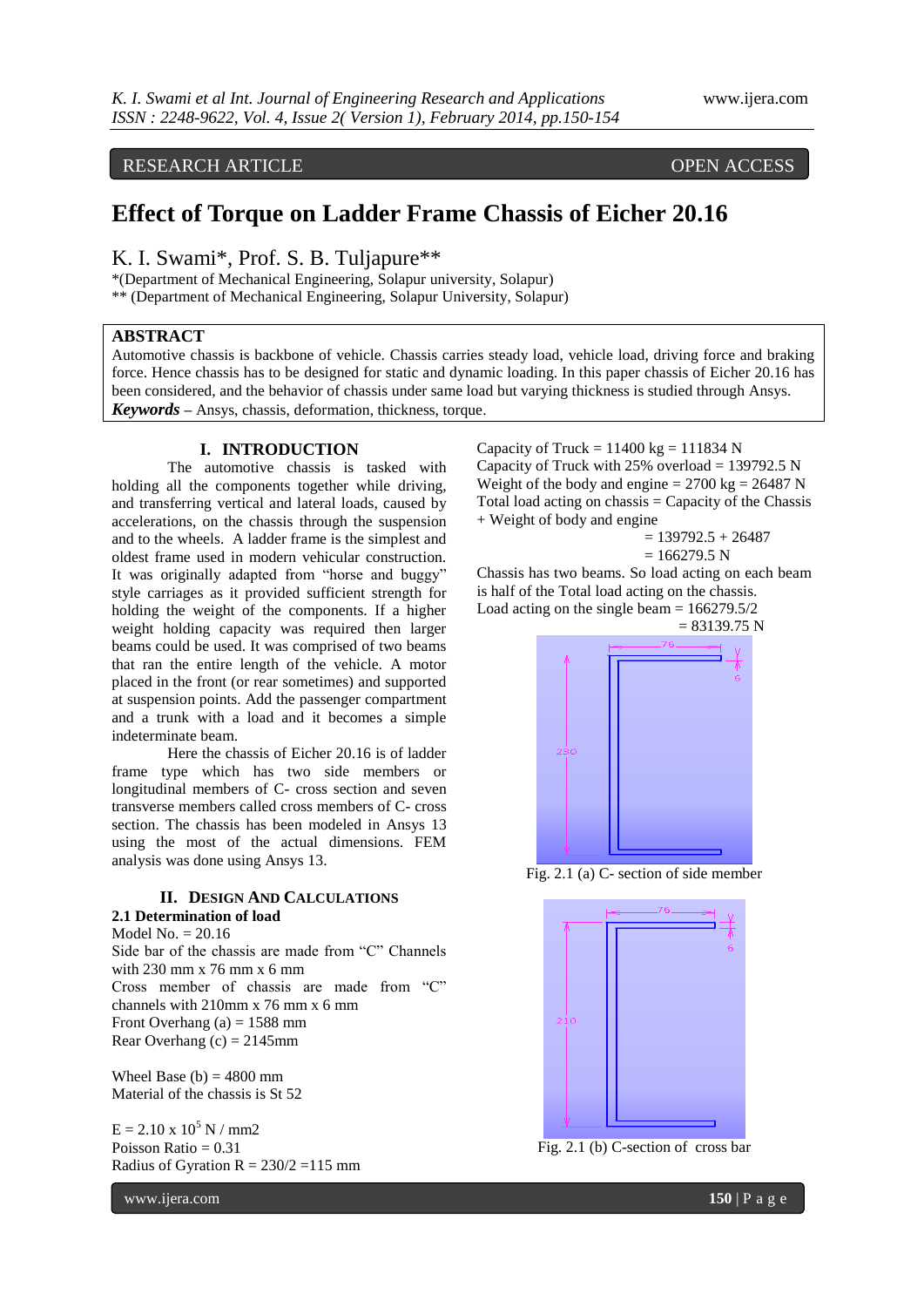For Validation of FEM Model i.e. type of element and mesh density, a cantilever beam is taken of same length as that of main member of chassis also the cross section is same.

**2.2 Type of element**: - Solid45 is used for the analysis.



Fig.2.2 solid45 element type

#### **Tab 2.2 Table of Mesh Density**

| No. of element |  |
|----------------|--|
| No. of Nodes   |  |

An arbitrary load of 1 N/mm is applied in the form of pressure on the upper face of C channel is constrained for all DOF at the end is determined using formula.

Deflection of chassis for cantilever beam

 $Y = [(w x 1<sup>4</sup>) / (8 x E x I)]$ 

Where,

 $Y =$  deflection at the free end of beam  $w =$ Load per unit length  $l =$ Length of beam  $E = Young's$  modulus of the material of the beam  $I =$  Area moment of Inertia of beam about an axis passing through its center of gravity

 $=$  [(1 x 85334) / (8 x 2.1 x 105 x 16622980)]

 $= 189.84$  mm



Fig. 2.2 (a) Deformation of cantilever beam

The fig. no.2.2 (a) shows deformed shape of cantilever beam with undeformed shape, Deflection obtained by FEM= 191.66 mm<br>Deflection obtained by by Analytical method=189.84mm

Error =  $[(191.66-189.84)/(189.84)]$  x 100  $=0.959%$ 

 As error is within acceptable limit, mesh density and type of element selected are capable of giving correct results for whole chassis.

# **III. FEM ANALYSIS OF MODEL**

# **3.1 Modeling**

Model of chassis drawn in Ansys is as shown in figure..



Fig.3.1 model of Ladder chassis frame

#### **3.2 Boundary Conditions and Loading**

The truck chassis model is loaded by static forces from the truck body and load. The load is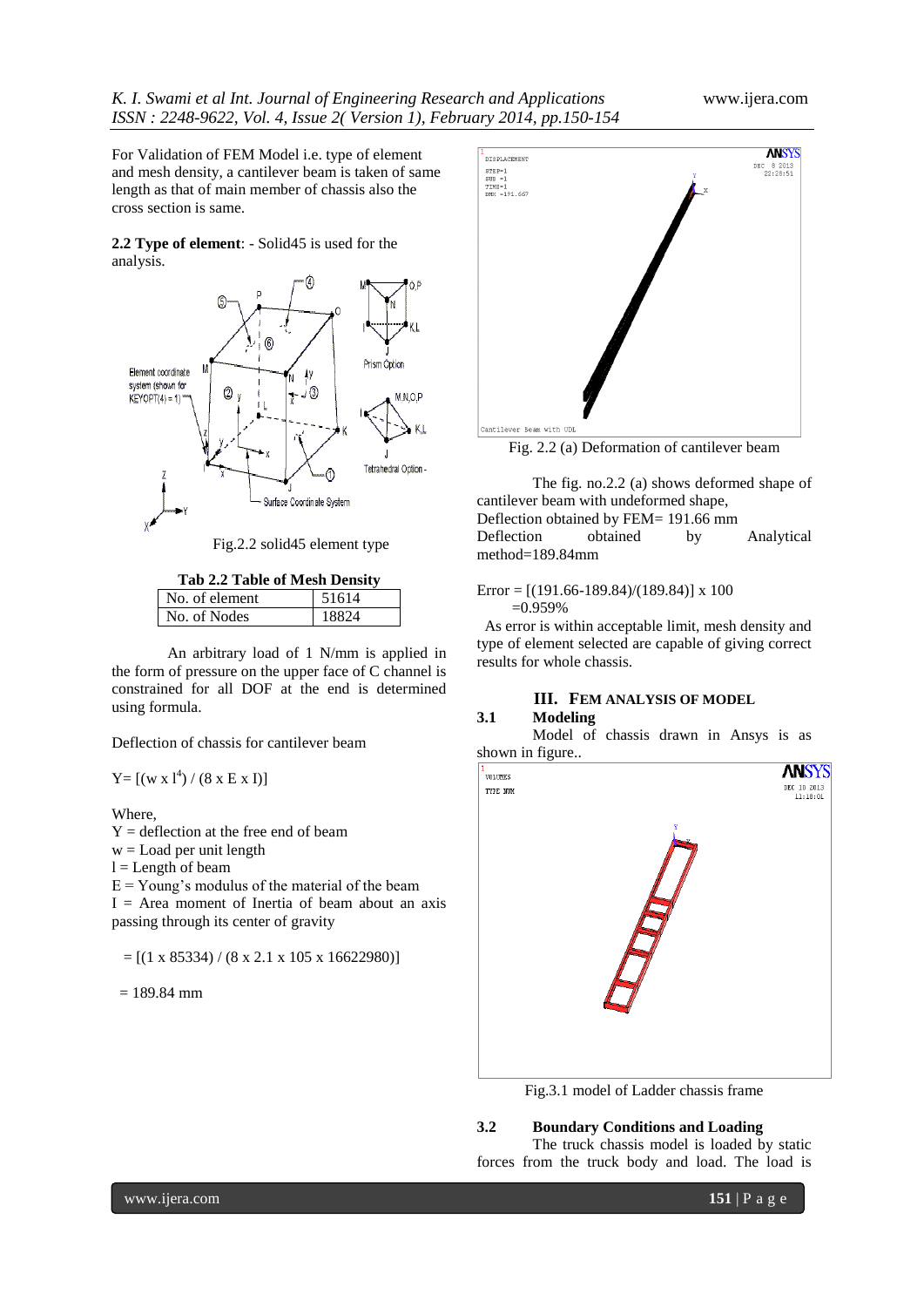# *K. I. Swami et al Int. Journal of Engineering Research and Applications* www.ijera.com *ISSN : 2248-9622, Vol. 4, Issue 2( Version 1), February 2014, pp.150-154*

assumed as a uniform distributed obtained from the maximum loaded weight divided by the total length of chassis frame. Detail loading of model is shown in Figure. The magnitude of force on the upper side of chassis is 166279.5N.There are 4 boundary conditions of model; the first two boundary conditions are applied in front of the chassis, the other 2 boundary conditions are applied in rear of chassis, there are shown in Figure.



Fig. 3.2 (a) Load condition model



Fig. 3.2 (b) Boundary conditions

### **3.4 Element and nodes:**

The meshed truck chassis model has 175988 elements and 62005 nodes. The element is tetrahedral.

#### **3.5 Results:**

The location of Von Mises stress and maximum shear stress are at corner of side bar which in Figure. is 182.994 MPa.



Fig. 3.5 (a) von mises stress in chassis

Von mises stress is more in the region near to rear leaf spring or axle.



Fig.3.5 (b) maximum von mises stress location

#### 3.5.1 Displacement:

The displacement of chassis shown in Figure. The magnitude of maximum displacement is 7.622 mm.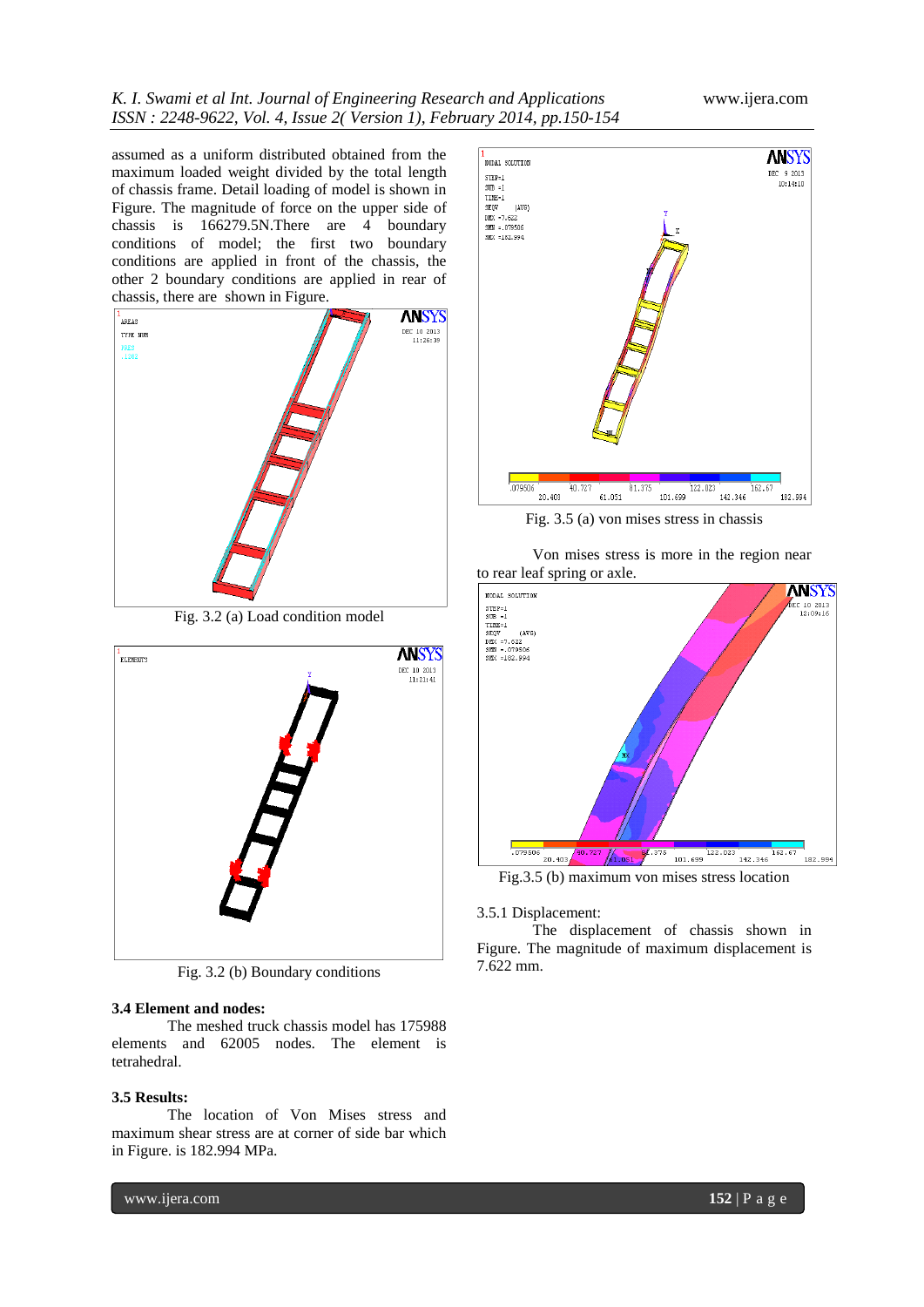

Fig.3.5.1 Deformation in chassis

Von mises stress is 182.944 Deformation is 7.622

## **3.6 Effect of torque:**

During the study, Torque is varied  $\&$  its effect on the stresses & deformation is observed.

Table 3.6 Effect of varying torque

| Sr.<br>No. | Torque(KN-<br>m) | Max.<br>Deformation<br>(mm) | Max. Stress<br>(MPa)<br>Von Mises |
|------------|------------------|-----------------------------|-----------------------------------|
|            |                  | 48.304                      | 430.752                           |
| 2          | 8.5              | 51.323                      | 457.674                           |
| 3          |                  | 54.341                      | 484.594                           |
|            | 9.5              | 57.361                      | 511.518                           |
|            |                  | 60.38                       | 538.44                            |



Fig. 3.6 boundary condition and load condition on ladder frame chassis

Here, it is observed that, as the torque increases, the maximum deformation increases continuously as shown in the figure.



 Fig. 3.6 (a) Torque Vs Maximum Deformation of Ladder Chassis



 Fig. 3.6 (b) Torque Vs Maximum Von Mises Stress of Ladder Chassis

Here, it is observed that, as the torque increases, there is increase in von mises stress.